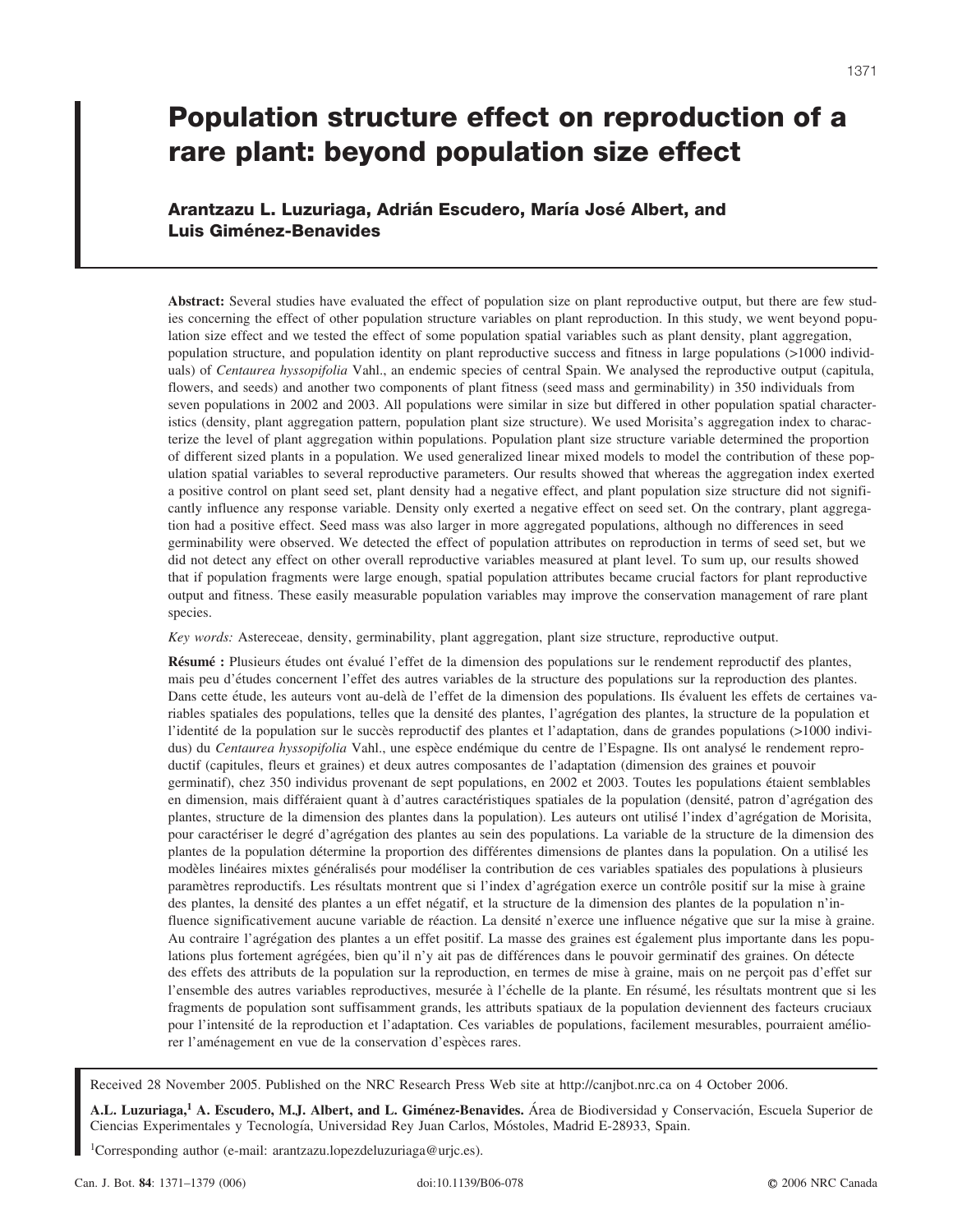*Mots clés :* Asteraceae, densité, pouvoir germinatif, agrégation des plantes, structure de la dimension des plantes, intensité reproductive.

\_\_\_\_\_\_\_\_\_\_\_\_\_\_\_\_\_\_\_\_\_\_\_\_\_\_\_\_\_\_\_\_\_\_\_\_\_\_\_\_\_\_\_\_\_\_\_\_\_\_\_\_\_\_\_\_\_\_\_\_\_\_\_\_\_\_\_\_\_\_\_\_\_\_\_\_\_\_\_\_\_\_\_\_\_\_

[Traduit par la Rédaction]

# **Introduction**

The effects of population size and plant density on plant reproduction have received great attention in habitat fragmentation contexts (Agren 1996; Fischer and Matthies 1998; Hackney and McGraw 2001; Mustajärvi et al. 2001; Brys et al. 2004), as well as other population characteristics such as isolation degree (Morgan 1999; Schulke and Waser 2001; Jacquemyn et al. 2002) and habitat quality (Hobbs and Yates 2003; Brys et al. 2004). Surprisingly, other spatial and structural aspects of populations, such as the level of plant aggregation and plant size structure have been poorly studied in this context. Plant size structure provides information about the proportion of different-sized plants in a population. Consequently, plant size structure is also expected to affect pollinator attraction, because the more abundant are large plants in the population, the more attractive the population would be for pollinators. Some studies evaluated aggregation of individuals measured as the nearness of neighbouring plants to a target individual and they observed that aggregation significantly affected visitation rates and foraging behaviour of pollinators (Roll et al. 1997). However, we believe that plant aggregation measured at population level also exerts meaningful effects on pollination and consequently on plant reproduction; nevertheless the effect of aggregation measured at population level has only been partially explored using a surrogate such as plant density (Van Treuren et al. 1993).

We hypothesized that reproductive output and other fitness components of plants may be affected not only by some population parameters linked to the biogeographical theory of islands (i.e., fragment size and connectivity) but also by other population structure characteristics such as plant density, aggregation pattern (Morisita's index), and plant size structure. These population-level characteristics would be important variables to consider in the conservation biology of species, since these factors may potentially be at least as important as population size itself (Ashman et al. 2004; Knight 2004) and are easily measurable. We modelled plant reproductive output and other fitness components (seed mass and germination) of the rare plant species with the above plant population predictors. We considered seven populations with relatively high but similar size (>1000 individuals) of an endemic and rare gypsophyte of central Spain, *Centaurea hyssopifolia* Vahl. (Asteraceae). Because seed production and other important fitness components are usually related to plant size (Colas et al. 2001), we partialled out the effect of plant-level variables such as plant size and total inflorescences (capitula) production. Reproduction involves processes that occur at different spatial scales in a hierarchical fashion (e.g., capitula within plant, plants within population). Nevertheless, empirical studies have mostly focused on one particular level (plant or population), and if more than one level was considered simultaneously, they rarely considered an explicit multiscale perspective. To overcome such problems and to properly assign the influence of each variable at each level, we conducted GLMMs (generalized linear mixed models) (Buckley et al. 2003). In this paper we addressed the following questions: (1) What is the importance of the three population-level variables studied, that is, plant density, plant aggregation, and plant size structure on reproduction and fitness of *Centaurea hyssopifolia*? (2) Is the expected relationship between plant size and plant fitness independent of the aggregation of plants within populations? (3) Do the interannual environmental variability between both study years (2002 and 2003) affect the relative importance of these parameters?

## **Materials and methods**

#### **Study species and sites**

*Centaurea hyssopifolia* is an endemic cushion shrub inhabiting gypsum outcrops of semiarid central Spain. Flowering plants reach a height of 10–50 cm, a diameter of 10– 87 cm, and produce 2–560 capitula. Each capitulum produces 21 flowers on average (minimum  $= 0$  flowers to maximum = 49 flowers). Flowering period extends from late May to late July with the highest flowering intensity in mid-June (A.L. Luzuriaga, personal observation). Preliminary studies suggest that *C. hyssopifolia* is a self-incompatible species with entomophilous pollination (A.L. Luzuriaga, unpublished data), similarly to other *Centaurea* species such as *C. diffusa* Lam. and *C. maculosa* Lam. (Harrod and Taylor 1995).

*Centaurea hyssopifolia*, together with other gypsophytes such as *Helianthemum squamatum* (L.) Dum. Cours. and *Lepidium subulatum* L., constitute the dominant species of the dwarf shrub plant communities of the Iberian gypsum habitats. Gypsum plant communities form dense patches interspersed on a bare crust surface covered by lichens. Total cover of perennial plants is usually below 30%. Mediterranean gypsum ecosystems are considered among the most threatened habitats in the Mediterranean Basin (Gómez-Campo 1987; European Community 1992; Mota et al. 2003).

Human activities have fragmented gypsum shrub communities, and consequently *Centaurea hyssopifolia* populations have also suffered strong fragmentation. In this study, we selected seven populations of more than 1000 individuals. These populations were located on massive gypsum outcrops in the southeastern quarter of the Madrid province (Spain) and laid within a rectangular area limited by  $40^{\circ}05'$ to the south,  $40^{\circ}15'$  to the north,  $3^{\circ}15'$  to the east and  $3^{\circ}35'$ to the west. Average rainfall is  $425$  mm $\cdot$ m $^{-2}$  with no appreciable differences among sites. The nearest populations were 5 km apart, and the farthest populations were 30 km apart. They were selected to cover the distribution range of the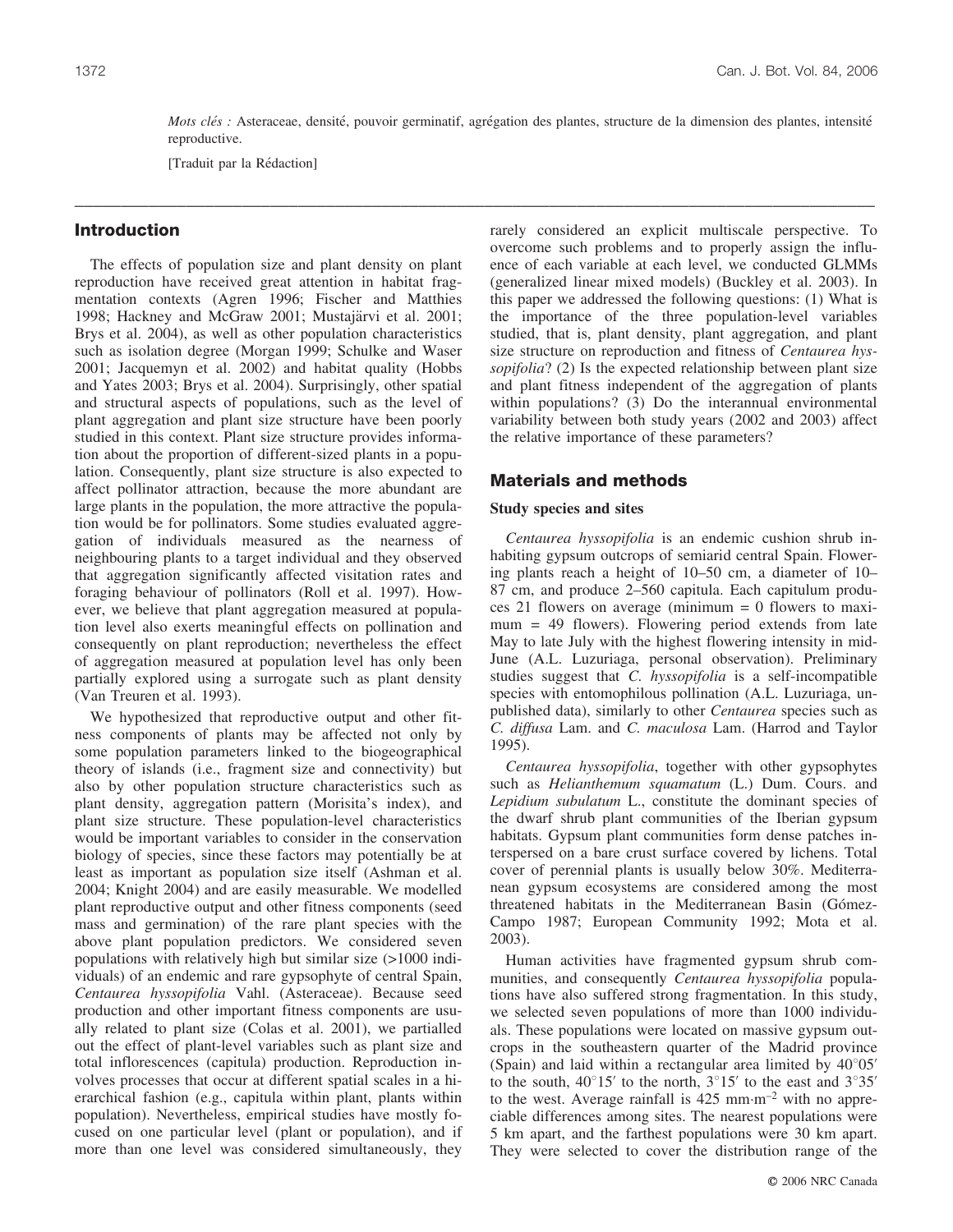**Table 1.** Mean values, standard deviations (SD), and ranges of reproductive and fitness variables measured in *Centaurea hyssopifolia* in 2002 (*n* = 350 plants and 2591 capitula).

|                       | Per capitulum   |          | Per plant         |             |  |
|-----------------------|-----------------|----------|-------------------|-------------|--|
|                       | Mean $\pm$ SD   | Range    | Mean $\pm$ SD     | Range       |  |
| Flower number         | $21.1 \pm 6.5$  | $0 - 49$ | $2073.3 \pm 2096$ | 122-14490   |  |
| Total viable seeds    | $7.2 \pm 6.1$   | $0 - 32$ | $692.3 \pm 810.3$ | $0 - 5635$  |  |
| Seed set (proportion) | $0.33 \pm 0.27$ | $0 - 1$  | $0.33 \pm 0.16$   | $0 - 0.75$  |  |
| Capitulum number      |                 |          | $95.5 \pm 85$     | $7 - 492$   |  |
| Germination $(\% )$   |                 |          | $0.44 \pm 0.26$   | $0 - 100$   |  |
| Seed mass (mg)        |                 |          | $2.2 \pm 0.78$    | $0.5 - 5.6$ |  |

species. Field studies were carried out in the seven populations during 2002 and also in three of them in 2003.

## **Data collection**

We counted every individual (flowering and vegetative) in 10 randomly distributed square replicates of  $25 \text{ m}^2$ , to measure plant density at each population. Maximum rosette diameter of every individual within random plots was measured up to 100 randomly selected individuals per population, to estimate population plant size structure as a measure of age structure. Subsequently, the ratios of individuals above and below the size mode were calculated. When this ratio was below 1, small-sized individuals were dominant in the population. We estimated aggregation among plants (i.e., spatial pattern) from the 10 replicates per population with the Morisita index (Morisita 1959). This is a contagion index based on the variance to mean ratio, which is theoretically independent of the mean size, density, and the number of quadrats:  $I = 0$  indicates a random distribution,  $I > 0$  indicates an aggregate distribution, and  $I < 0$  indicates a uniform distribution.

Fifty plants were randomly selected within each population. Plant size and total number of capitula per plant were recorded. Ten mature and closed capitula per plant were collected at random, or every single capitulum when the number was below this threshold. Capitula were collected at the fruiting peak in late June in 2002 and 2003 with no more than 10 d of delay among populations. Plants were randomly selected in both years.

Capitula were dissected in the laboratory, and the viable, aborted, and parasitized seeds per capitulum were counted. The sum of the three categories was calculated as an estimate of the total flower number produced per capitulum, and seed set at capitulum level was the percentage of viable seeds out of the total flower number. Average values of flower number, viable seeds, aborted seeds, and seed set per capitulum were used to estimate total flower number, viable seeds, aborted seeds, and seed set per plant after multiplying by total capitula.

Individual seed mass (5 seeds per plant) and mean germination percentage per plant (50 seeds per plant) were measured as components of plant fitness. Seeds were weighted in a COBOS AX-120 balance, with precision of 0.1 mg. For the germination assays, two samples of 25 seeds per plant were placed on two sheets of filter paper (Whatman No. 40) in 9 cm Petri dishes. Petri dishes were located at random in germination chambers (Hotcold-GL) at 20  $\degree$ C, which is the optimum germination temperature for the species (Escudero et al. 1997). Incubation of seeds took place under a 16 h light : 8 h dark photoperiod, and an irradiance of 35  $\mu$ mol·m<sup>-2</sup>·s<sup>-1</sup> was provided by cool white fluorescent tubes (OS-RAM L 58W/20). We kept the filter papers soaked throughout the 3-week assay period, and seeds with radicle emergence were counted and removed from the Petri dishes at 3–4 d intervals. Dish location in the chamber was periodically changed. Both subsamples of seeds per plant were considered together for the germination analysis.

#### **Statistical analyses**

Our data had an unbalanced and hierarchical structure, with capitula nested within plants and plants nested within populations. Hierarchical data structure implies correlation between data points at different scales, inflating the error degrees of freedom (df), and increasing the chance of type I error. To overcome these problems, data were analysed with a multilevel approach considering plants and populations as random factors and applying mixed modelling. Since our response variables clearly depart from the assumption of normality, we used generalized linear mixed models (GLMM). In GLMMs, the response variable, which is a (link) function from the original data, is a linear combination of fixed and random effects (see Littell et al. 1996). Depending on the error distribution of each response variable, we set different error distributions with the appropriate link function. A binomial estimator, using a ''logit'' link function and setting the variance to ''mean (1-mean)'', was applied when the distribution of the response variable was a probability ranging from 0 to 1 (i.e., seed set, percentage of aborted seeds, and percentage of total germination). A Poisson estimation, using a ''log'' link function and setting the variance to "mean", was used when the distribution of the response variable was Poisson like (i.e., number of capitula, total flower number, etc.) (Venables and Ripley 1998). The models were built with population density, aggregation index, population structure ratio, and plant diameter as fixed variables, and ''population identity'' as a random variable with ''plant identity'' nested in the population identity variable. Total number of capitula per plant was not included in the model because it was highly correlated with plant size. To test the interannual variability in the modelled variables, we also performed a GLMM with data from the three populations visited in 2002 and 2003. This variable was included as a fixed effect because of the low number of df (1). Because our data were unbalanced, we used Satterthwaite's method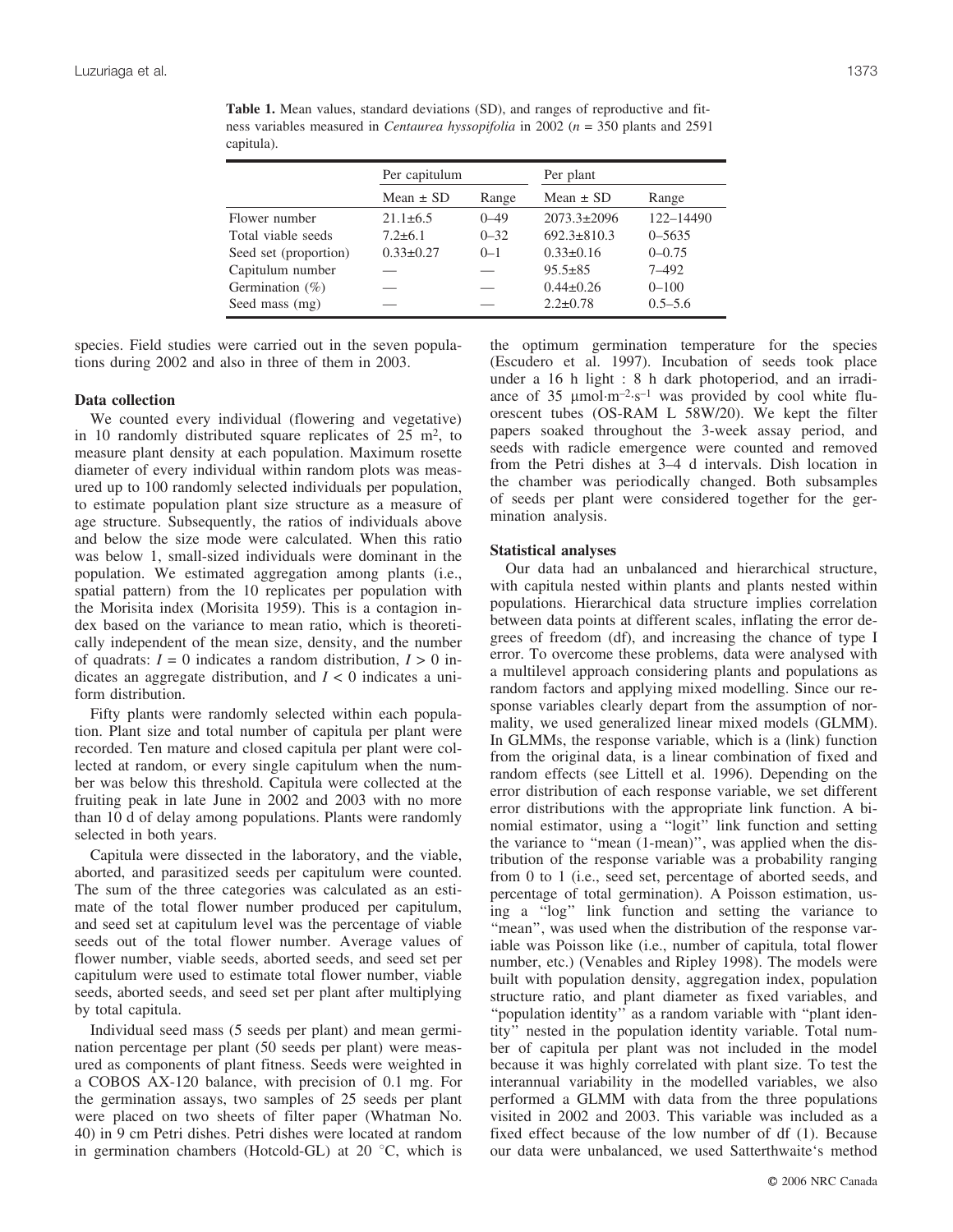|                                               | Independent variables      |           |             |                  |                       |                   |  |
|-----------------------------------------------|----------------------------|-----------|-------------|------------------|-----------------------|-------------------|--|
| Dependent variables                           | Population-level variables |           |             |                  | Plant-level variables |                   |  |
|                                               | Density                    | Pop. str. | Plant aggr. | Pop. iden. $(R)$ | <b>Size</b>           | Plant iden. $(R)$ |  |
| Total capitula $(P)$                          | NS                         | NS        | <b>NS</b>   | <b>NS</b>        | $0.042***$            |                   |  |
| Total flower number $(P)$                     | <b>NS</b>                  | <b>NS</b> | <b>NS</b>   | <b>NS</b>        | $0.045***$            |                   |  |
| Total viable seeds $(P)$                      | <b>NS</b>                  | NS        | <b>NS</b>   | <b>NS</b>        | $0.045***$            |                   |  |
| Total aborted seeds $(P)$                     | <b>NS</b>                  | <b>NS</b> | <b>NS</b>   | <b>NS</b>        | $0.004***$            |                   |  |
| Seed set $(B)$                                | $-0.022*$                  | <b>NS</b> | $0.8*$      | <b>NS</b>        | <b>NS</b>             |                   |  |
| Mean viable seeds per capitulum $(P)$         | <b>NS</b>                  | <b>NS</b> | <b>NS</b>   | <b>NS</b>        | $0.005***$            |                   |  |
| Germination percentage $(B)$                  | <b>NS</b>                  | <b>NS</b> | <b>NS</b>   | <b>NS</b>        | <b>NS</b>             |                   |  |
| Seed mass $(5 \text{ seeds per plant})$ $(P)$ | NS                         | NS        | $0.3*$      | NS               | $0.004***$            | $0.04***$         |  |

**Table 2.** Generalized linear mixed models (GLMM) for variables at plant level as dependent variables and plant and populationlevel variables as independent predictors.

**Note:** Population identity was introduced in the model as a random variable (*R*). Estimation coefficients and significance levels are represented. Effects of random factors were tested using Wald *Z*-statistic tests, and those of fixed factors were tested with *F* tests. Degrees of freedom for density, population structure, and plant aggregation varied between 3.59 and 4.35, whereas degrees of freedom for plant size ranged between 315 and 336 (Satterthwaite's method). *P*, Poisson-like error distribution; *B*, binomial error distribution; pop. str., population structure; plant aggr., plant aggregation index; pop. iden., population identity.  $*$ , statistical significance at  $0.02 < p < 0.05$ ;  $**$ , statistical significance at  $p < 0.001$ ; NS, nonsignificant.

to determine the approximate denominator degrees of freedom for tests. Plants were nested within populations, and plants and populations were considered as random factors (variance components). Because of the complexity of the model structure and the relatively large number of potential explanatory variables, all possible combinations of interactions and polynomials could not be fitted, and the model was kept relatively simple considering main effects only. Effects of random factors were tested using Wald *Z* statistic tests, which are appropriate for large samples, and those of fixed factors were tested with *F* tests, which are preferable when the structure of the variance–covariance matrix depends on an unknown scale parameter. We also fitted an unconditional means model for each target variable to examine the variation associated with each hierarchical level (Littell et al. 1996). These models exclusively including random variables provided a base line against which we could compare a more complex model with fixed effects. Statistical analyses were performed using the SAS statistical package (SAS Institute Inc. 1996). A SAS macro program GLIM-MIX (version 19 available on the World Wide Web at http://support.sas.com/ctx/samples/index. jsp?sid=536&tab=downloads) was used. The MIXED procedure implements a generalization of the standard linear model that allows for proper incorporation of random effects (Littell et al. 1996; SAS Institute Inc. 1996).

## **Results**

Individuals of *C. hyssopifolia* showed high variability in total flower number, total viable seeds, and seed set per capitulum and per plant. In this study we considered 351 plants and 2591 capitula in 2002 and 150 plants and 1144 capitula in 2003 (Table 1). Mean seed set for all populations (0.33) was a typical value of self-incompatible hermaphrodite plants (Sutherland and Delph 1984). Mean germination percentage was 44%, and most remarkably, the larger seeds were 11-fold heavier than the smaller fully developed ones. The seven studied populations showed the following range of variability in the three population variables considered: (*a*) plant density ranged from  $0.20$  plants $\cdot$ m<sup>-2</sup> to  $0.75$ plants $-m^{-2}$ ; (b) aggregation level measured with the Morisita index varied from 0.97 to 1.43 (from almost uniform to highly clumped spatial structure); and (*c*) plant size structure ranged from 0.59 to 6.7 (from populations dominated by small-sized plants to populations dominated by large-sized individuals).

Aggregation index positively affected seed set, while population density exerted a negative effect on seed set, either measured at plant or at capitulum level (Tables 2 and 3; Fig. 1). The proportion of ovules that set seeds decreased in denser populations  $(p = 0.04)$  but significantly increased in clumped populations ( $p = 0.016$ ). Plant size structure did not exert any effect on the plant reproduction variables measured.

Plant aggregation also exerted a marginally significant positive effect on seed mass  $(p = 0.055)$  (Table 2; Fig. 2). This suggests that plants growing in populations with clumped individuals developed heavier seeds than those growing in populations with uniformly distributed plants. Total germination percentage was not affected by any of the plant or population variables measured (Table 2).

Plant size significantly controlled most of the target variables at plant level (Table 2; Fig. 3). As expected, plant size was positively associated to the number of capitula, flowers, and viable, aborted, and parasitized seeds per plant. Seed mass was also significantly controlled by plant size with a positive coefficient. Similarly, plant size determined the total number of flowers and the amount of aborted seeds produced by each capitulum.

In the corresponding unconditional means models, hypothesis testing of variance estimates revealed that ''plant (population)'' or ''plant identity'' significantly differed from zero in those variables measured at the capitulum level (Table 3), but not in the case of population (Tables 2 and 3). This suggests the existence of other nonmeasured sources of variation such as genetic and (or) maternal effects at the plant level for most modelled variables.

Finally, no between-year effect was observed in this study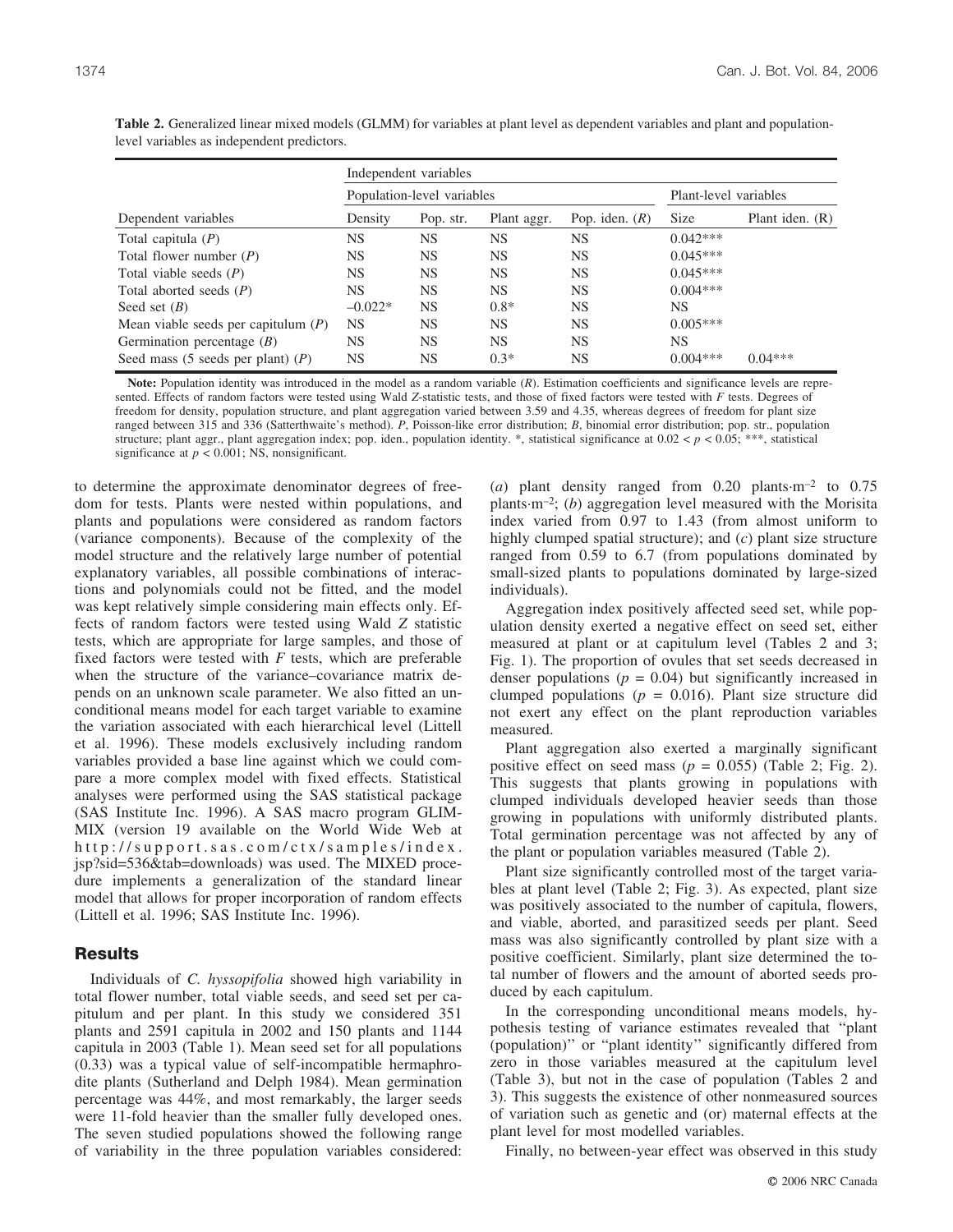|                     | Independent variables      |           |             |                  |                       |                   |  |  |  |
|---------------------|----------------------------|-----------|-------------|------------------|-----------------------|-------------------|--|--|--|
|                     | Population-level variables |           |             |                  | Plant-level variables |                   |  |  |  |
| Dependent variables | Density                    | Pop. str. | Plant aggr. | Pop. iden. $(R)$ | <b>Size</b>           | Plant iden. $(R)$ |  |  |  |
| Flower number $(P)$ | NS                         | NS        | NS          | NS               | $0.0045***$           | $0.03***$         |  |  |  |
| Viable seeds $(P)$  | NS                         | NS        | NS          | NS               | NS                    | $0.14***$         |  |  |  |
| Aborted seeds $(P)$ | NS                         | NS        | NS          | NS               | $0.0039*$             | $0.09***$         |  |  |  |
| Seed set $(B)$      | $-0.025*$                  | NS        | $0.9*$      | NS               | NS                    | $0.28***$         |  |  |  |

**Table 3.** Generalized linear mixed models (GLMM) for plant fitness variables at capitulum level as dependent variables and plant and population-level variables as independent variables.

**Note:** Population and plant identity were introduced in the model as random variables (*R*). Estimation coefficients and significance levels are represented. Effects of random factors were tested using Wald *Z*-statistic tests, and those of fixed factors were tested with *F* tests. Degrees of freedom for structure and plant aggregation varied between 3.63 and 4.38, whereas degrees of freedom for plant size ranged between 320 and 346 (Satterthwaite's method). *P*, Poisson-like error distribution; *B*, binomial error distribution; pop. str., population structure; plant aggr., plant aggregation index; pop. iden., population identity. \*, statistical significance at  $0.01 < p < 0.05$ ; \*\*\*, statistical significance at  $p < 0.001$ ; NS, nonsignificant.

**Fig. 1.** Mean seed set per capitulum  $\pm$  SE for the seven populations of *Centaurea hyssopifolia* identified by their Morisita indexes and mean seed set per plant  $\pm$  SE for the seven population density values in 2002 (350 plants and 2591 capitula;  $n = 50$  per population).



for any variable  $(p > 0.25)$ , thus, no change of the general trend happened between both study years (2002 and 2003).

# **Discussion**

Our results confirm our hypothesis that population-level

**Fig. 2.** Mean seed mass ± SE for the seven populations of *Centaurea hyssopifolia* identified by their Morisita indexes in 2002. Data are from 5 seeds per plant (350 plants and 2591 capitula;  $n = 50$  per population).



characteristics affect reproductive success of a rare semiarid plant species. Some studies have demonstrated the effect of some landscape factors such as patch size and isolation degree on the reproductive success (Schulke and Waser 2001; Jacquemyn et al. 2002); however, in this study we went beyond these landscape predictors and showed that plant aggregation, plant density, and plant size structure exerted a significant effect on plant reproduction.

We found more aggregated plants to have greater seed set. A seed set increase in clumped populations together with a seed set decrease in sparse ones have been previously observed (Watanabe et al. 2003). The positive effect of the aggregation index at plant and capitulum level may be caused by the increase of pollination efficiency at those places where plants were aggregated. Sparse plants might receive more pollen from flowers in the same plant (geitonogamy), because pollinators tended to visit more flowers per plant before moving to the next plant (Charnov 1976; Pyke 1984; de Jong et al. 1993). In populations of sparse plants, pollination efficiency may decrease because generalist pollinators usually visit several species when travelling from one plant to another (Kunin 1993, 1997*a*), and consequently, the proba-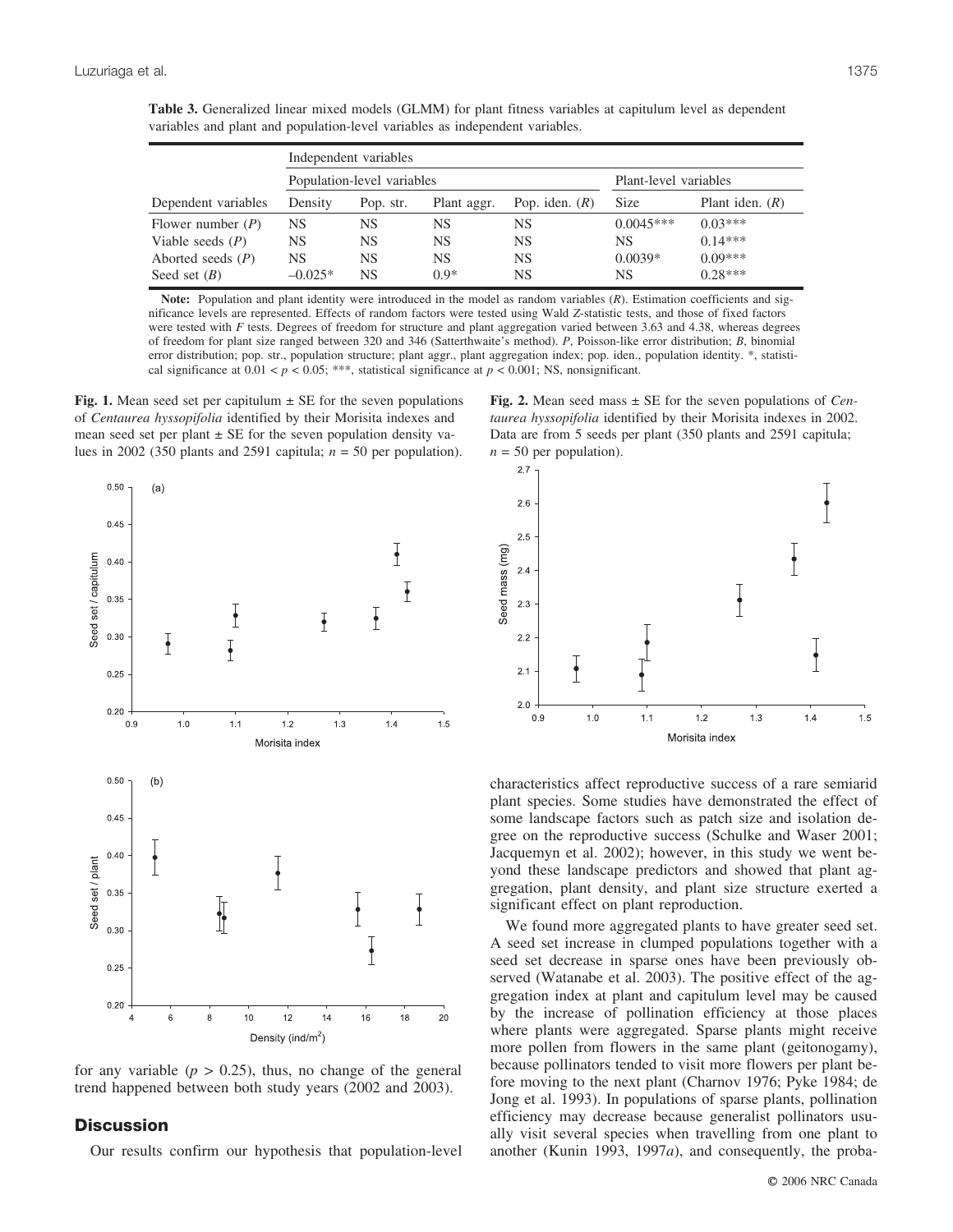

**Fig. 3.** Relationship between plant size and total capitula (*a*), total flower number (*b*), total viable seeds (*c*), and total aborted seeds per plant (*d*) of *Centaurea hyssopifolia*. The line represents the best adjusted equation for the data. Includes plants from both sampling years (*n* = 500 plants).

bility for the pollinator to transfer conspecific pollen decreases with the distance between conspecific plants (Kunin 1993, 1997*a*; Aizen and Feinsinger 1994). The delivery of heterospecific pollen can clog stigmas and consequently lower reproductive success (Petanidou et al. 1998).

Seed mass also increased in aggregated populations (Fig. 2). This result reinforces the hypothesis that populations with clumped plants favour several aspects of plant fitness. Spatial aggregation may favour mixed conspecific fertilization (Duncan et al. 2004), and consequently multiple paternities because of pollen grain competition, this is supposed to increase plant fitness of insect-pollinated self-incompatible plants (Marshall 1990, 1991). Higher competition among pollen grains may result in higher seed quality. Although clumped populations showed higher seed set and seed mass, we did not detect any effect on other overall reproductive variables measured at plant level such as total number of viable seeds (Tables 2 and 3).

In spite of plants from aggregated populations showing heavier seeds, we did not detect subsequent differences in germination percentage. The lack of differences in germination percentage may be due to two possible reasons. First, maternal effects usually determine germination response to a large extent (Oostermeijer et al. 1994; Luzuriaga et al. 2006). Second, the favourable laboratory conditions for germination could have masked the differences among populations that would only be expressed under the more physiologically demanding field conditions (Ramsey and Vaughton 1998).

Simultaneous inclusion of plant density and plant aggregation in the fitness models led to a more accurate interpretation of both population attributes. We suggest that the apparent contradiction between both variables — the positive effect of plant aggregation and the negative effect of plant density on seed set — may be explained by the fact that each variable acts at different spatial scales. Since the aggregation index variable better explained nearness among plants, the GLMM modelling excluded the aggregation component out of the plant density variable, and consequently it should be interpreted without this component. The aggregation index acts at the neighbourhood scale (i.e., attractiveness), whereas density does at larger scales.

We propose that the negative effect of density may lie in the harder competition conditions created in denser populations, especially in the highly stressful environment inhabited by this species (Harper 1977; Antonovics and Levin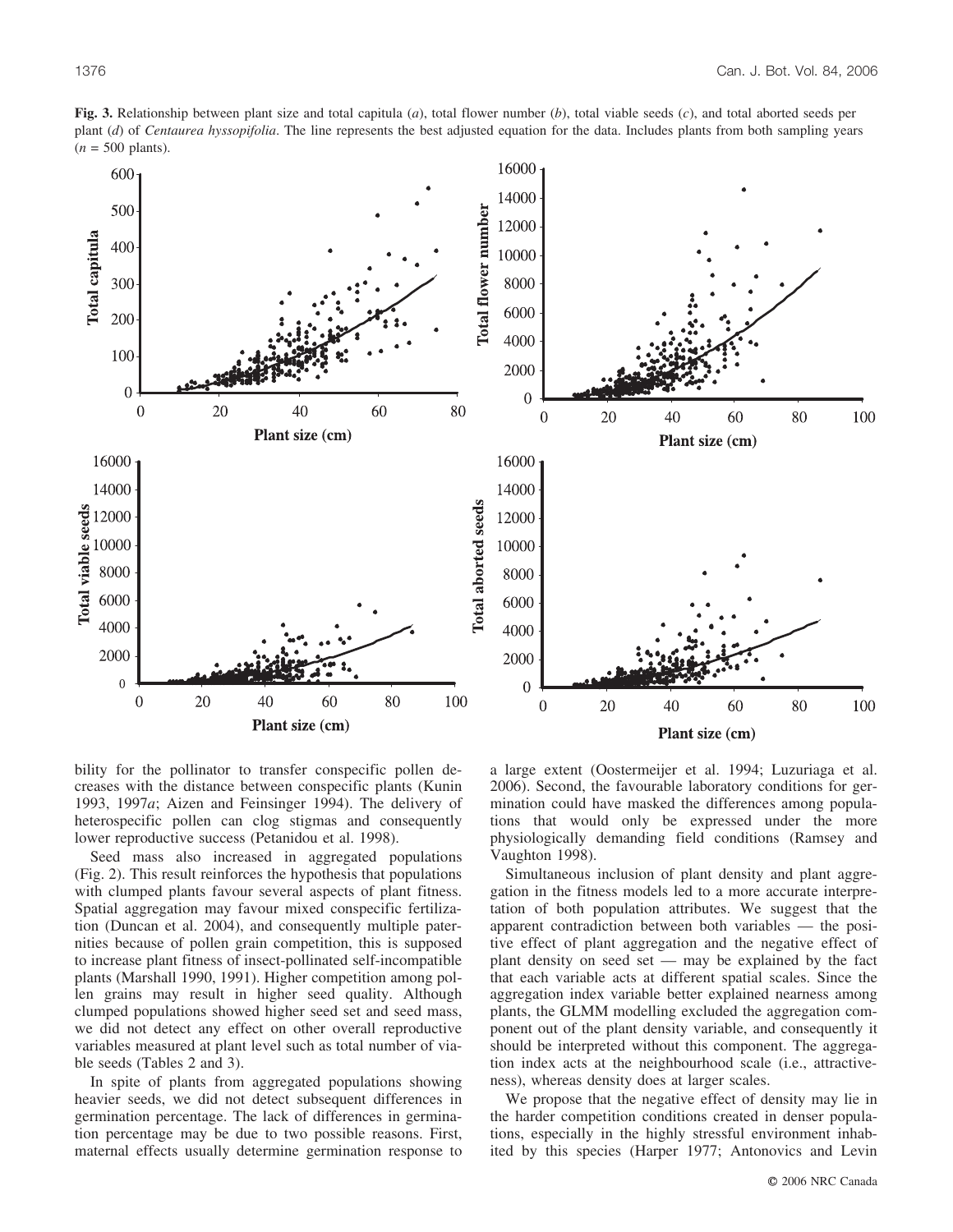1980; Weiner 1982; Pacala and Silander 1990). In dense populations, competition for resources (most likely water in semi-arid environments) may be tougher than in sparse populations, and consequently the resource limitation suffered by plants in dense populations may affect their reproductive output.

We expected that population plant size structure would affect reproductive output, since the higher the frequency of large plants in the population, the more attractive plants would be for pollinators. The lack of population size structure effect on plant reproductive output in this study was probably related to the fact that *C. hyssopifolia* is a generalist-pollinated species (A.L. Luzuriaga, personal observation). The studied populations were immersed in a typical Mediterranean insect-pollinated shrub community and consequently, abundance and density of pollinators were independent of *C. hyssopifolia* population size structure (Kunin 1997*b*; Oostermeijer et al. 1998; Leimu and Syrjänen 2002).

Interestingly, in this study we did not detect any significant effect of population identity on reproduction and fitness (Tables 2 and 3). The effect of population was distributed among the structure attributes (density, aggregation index, and population size structure), and thus, there was no remaining variability to be explained by population identity, at least when population size was high enough to minimize the effect of any landscape variable. These results highlight the importance of variance partitioning to understand the mechanisms underlying interpopulation variability, beyond population identity itself. Our results showed that population-level processes are key factors that significantly contribute to plant reproductive success.

## **Plant size versus plant identity**

As expected, plant size positively affected the mean number of viable seeds per capitulum at plant level (Samson and Werk 1986; Schmid and Weiner 1993; Pino et al. 2002; Sans et al. 2002), but we detected no significant effect of plant size on the number of viable seeds per capitulum. The reason of these apparently contradictory results between both levels of analyses (plant and capitulum) is explained in the light of the analyses done. In the plant-level analysis, we only considered the plant size variable, while in the capitulum-level analysis, the total effect was partialled out into two complementary sources of variation: plant size and plant identity. When taking together both variables, the effect of plant identity was removed, which otherwise would be included in the effect of plant size. Consequently, the positive effect of plant size on mean viable seed production per capitulum detected at plant level might be, at least partially, the masked effect of plant identity (i.e., genetic and maternal effects). The capitulum-level analysis showed that the higher production of flowers in larger plants was not reflected in more viable seeds, since the number of aborted seeds also increased (Table 3). We could infer that resources were distributed among a similar number of seeds rather than increasing the total number of viable seeds.

Although we expected that large individuals would receive more pollination services than small ones because of their higher attractiveness to pollinators, our results showed that plant size did not affect seed set, neither at plant nor at

capitulum level. These results emphasize the idea that pollination in *C. hyssopifolia* was independent of the attractiveness at the individual (plant size) or at the population (population size structure) level, probably because pollinators were not a limiting variable in this environment.

Plant identity was the main source of variation of plant reproductive output in our models (Table 3). Obviously, the large influence of plant size on reproduction may reflect that genotype characteristics together with phenotypic plasticity were the main factors controlling reproduction in *C. hyssopifolia*. In summary, differences in reproductive output at capitulum and plant levels did not only depend on plant characteristics (small-scale processes), but also on population spatial structure at least in large enough populations as considered in this study. Our results emphasize the importance of considering variables measured at different scales, such as plant and population-level variables to unveil the factors controlling the reproductive success (Kunin 1997*b*). Another relevant finding of this study is that the reproductive and fitness trends were similar in both study years.

Population-level variables seem useful to evaluate the effect of habitat fragmentation on plant reproduction. Since these variables are easily measurable and provide valuable information about habitat fragmentation effects on plant reproductive characters, we pose that predictions on reproduction in fragmented landscapes can be improved. This is especially relevant for the conservation management of rare plant species, and it would be useful to establish range values of population attributes in which the species may reproduce successfully.

# **Acknowledgements**

The authors thank María Gómez-Espasandín, Silvia González, M<sup>a</sup> Ángeles Lozano, and Beatriz Pedroche for field and laboratory assistance. This work was funded by a Research Project of the Spanish Government to A.E. (REN 2003–03366).

## **References**

- Agren, J. 1996. Population size, pollinator limitation, and seed set in the self incompatible herb *Lythrum salicaria.* Ecology, **77**: 1779–1790. doi:10.2307/2265783.
- Aizen, M.A., and Feinsinger, P. 1994. Forest fragmentation, pollination, and plant reproduction in a chaco dry forest, Argentina. Ecology, **75**: 330–351. doi:10.2307/1939538.
- Antonovics, J., and Levin, D.A. 1980. The ecological and genetic consequences of density dependent regulation in plants. Annu. Rev. Ecol. Syst. **11**: 411–452. doi:10.1146/annurev.es.11.110180. 002211.
- Ashman, T., Knight, T.M., Steets, J.A., Amarasekare, P., Burd, M., Campbell, D.R., Dudash, M.R., Johnston, M.O., Mazer, S.J., Mitchell, R.J., Morgan, M.T., and Wilson, W.G. 2004. Pollen limitation of plant reproduction: ecological and evolutionary causes and consequences. Ecology, **85**: 2408–2421.
- Brys, R., Jacquemyn, H., Endels, P., Van Rossum, F., Hermy, M., Triest, L., De Bruyn, L., and Blust, G.D.E. 2004. Reduced reproductive success in small populations of the self incompatible *Primula vulgaris.* J. Ecol. **92**: 5–14. doi:10.1046/j.0022-0477. 2004.00840.x.
- Buckley, Y.M., Briese, D.T., and Rees, M. 2003. Demography and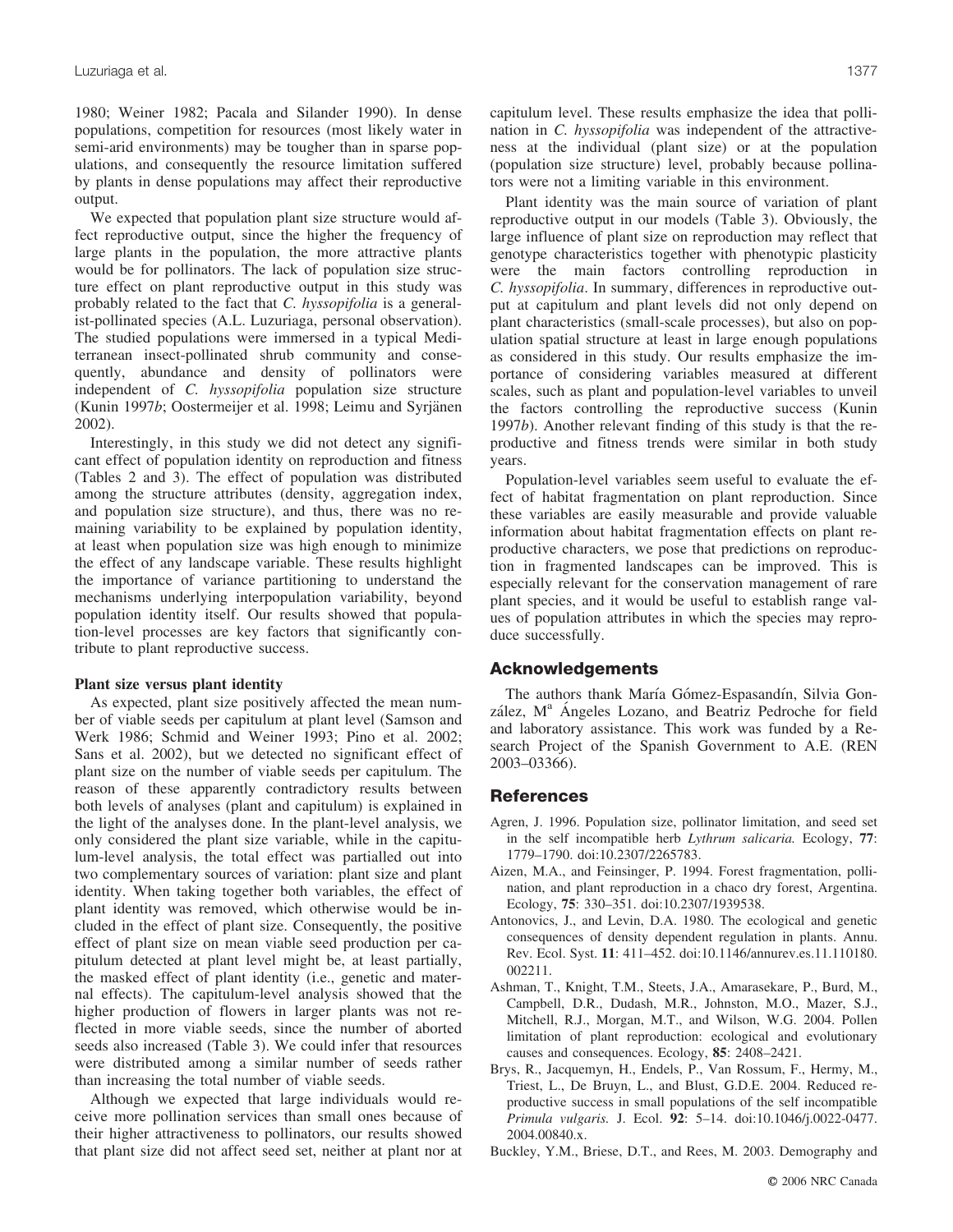management of the invasive plant species *Hypericum perforatum*. I. Using a multi level mixed effects models for characterizing growth, survival and fecundity in a long term data set. J. Appl. Ecol. **40**: 481–493. doi:10.1046/j.1365-2664.2003.00821.x.

- Charnov, E.L. 1976. Optimal foraging, the marginal value theorem. Theor. Popul. Biol. **9**: 129–136. PMID: 1273796.
- Colas, B., Olivieri, I., and Riba, M. 2001. Spatio-temporal variation of reproductive success and conservation of the narrow endemic *Centaurea corymbosa* (Asteraceae). Biol. Conserv. **99**: 375–386. doi:10.1016/S0006-3207(00)00229-9.
- de Jong, T.J., Waser, N.M., and Kinkhamer, P.G.L. 1993. Geitonogamy: the neglected side of selfing. Trends Ecol. Evol. **8**: 321–325.
- Duncan, D.H., Nicotra, A.B., Wood, J.T., and Cunningham, S.A. 2004. Plant isolation reduces outcross pollen receipt in a partially self compatible herb. J. Ecol. **92**: 977–985. doi:10.1111/j. 1365-2745.2004.00933.x.
- Escudero, A., Carnes, L.F., and Pérez-García, F. 1997. Seed germination of gypsophytes and gypsovags in semi arid central Spain. J. Arid Environ. **36**: 487–497. doi:10.1006/jare.1996.0215.
- European Community. 1992. Council Directive 92/43/EEC on the conservation of natural habitats and of wild fauna and flora. European Community, European Commission's Directorate-General for the Environment.
- Fischer, M., and Matthies, D. 1998. Effects of population size on performance in the rare plant *Gentianella germanica.* J. Ecol. **86**: 195–204. doi:10.1046/j.1365-2745.1998.00246.x.
- Gómez-Campo, C. 1987. Libro rojo de las especies vegetales amenazadas de España peninsular e Islas Baleares. ICONA, Madrid.
- Hackney, E.E., and McGraw, J.B. 2001. Experimental demonstration of an Allee effect in American ginseng. Conserv. Biol. **15**: 129–136. doi:10.1046/j.1523-1739.2001.98546.x.
- Harper, J.L. 1977. The population biology of plants. Academic Press, London.
- Harrod, R.J., and Taylor, R.J. 1995. Reproduction and pollination biology of *Centaurea* and *Acroptilon* species, with emphasis on *C. diffusa.* Northwest Sci. **69**: 97–105.
- Hobbs, R.J., and Yates, C.J. 2003. Impacts of ecosystem fragmentation on plant populations: generalizing the idiosyncratic. Aust. J. Bot. **51**: 471–488. doi:10.1071/BT03037.
- Jacquemyn, H., Brys, R., and Hermy, M. 2002. Patch occupancy, population size and reproductive success of a forest herb (*Primula elatior*) in a fragmented landscape. Oecologia, **130**: 617–625. doi:10.1007/s00442-001-0833-0.
- Knight, T.M. 2004. The effects of herbivory and pollen limitation on a declining population of *Trillium grandiflorum.* Ecol. Appl. **14**: 915–928.
- Kunin, W.E. 1993. Sex and the single mustard population density and pollinator behaviour effects on seed set. Ecology, **74**: 2145–2160. doi:10.2307/1940859.
- Kunin, W.E. 1997*a*. Population biology and rarity: on the complexity of density dependence in insect-plant interactions. *In* The biology of rarity: causes and consequences of rare-common differences. *Edited by* W.E. Kunin and K.J. Gaston. Chapman and Hall Press, London. pp. 150–173.
- Kunin, W.E. 1997*b*. Population size and density effects in pollination: pollinator foraging and plant reproductive success in experimental arrays of *Brassica kaber.* J. Ecol. **85**: 225–234.
- Leimu, R., and Syrjänen, K. 2002. Effects of population size, seed predation and plant size on male and female reproductive success in *Vincetoxicum hirundinaria*. Oikos, **98**: 229–238. doi:10. 1034/j.1600-0706.2002.980205.x.
- Littell, R.C., Milliken, G.A., Stroup, W.W., and Wolfinger, R.D. 1996. SAS system for mixed models. SAS Institute Inc., Cary, N.C.
- Luzuriaga, A.L., Escudero, A., and Pérez-García, F. 2006. Environmental maternal effect on seed morphology and germination in *Sinapis arvensis* (*Cruciferae*). Weed Res. **46**: 163–174. doi:10. 1111/j.1365-3180.2006.00496.x.
- Marshall, D.L. 1990. Non random mating in a wild radish, *Raphanus sativus.* Plant Species Biol. **5**: 143–156. doi:10.1111/j.1442- 1984.1990.tb00199.x.
- Marshall, D.L. 1991. Nonrandom mating in wild radish: variation in pollen donor success and effects of multiple paternity among one to six donor pollinations. Am. J. Bot. **78**: 1404–1418. doi:10.2307/2445279.
- Morgan, J.W. 1999. Effects of population size on seed production and germinability in an endangered, fragmented grassland plant. Conserv. Biol. **13**: 266–273. doi:10.1046/j.1523-1739.1999. 013002266.x.
- Morisita, M. 1959. Measuring of the dispersion and analysis of distribution patterns. Mem. Fac. Sci. Kyushu Univ. Ser. E Biol. **2**: 215–235.
- Mota, J.F., Solá, A.J., Dana, E., and Jiménez-Sánchez, M.L. 2003. Plant succession in abandoned quarries in southeast Spain. Phytocoenologia, **33**: 13–28.
- Mustajärvi, K., Siikamäki, P., Rytkönen, S., and Lammi, A. 2001. Consequences of plant population size and density for plant-pollinator interactions and plant performance. J. Ecol. **89**: 80–87. doi:10.1046/j.1365-2745.2001.00521.x.
- Oostermeijer, J.G.B., van Eijck, M.W., and den Nijs, J.C.M. 1994. Offspring fitness in relation to population size and genetic variation in the rare perennial plant species *Gentiana pneumonanthe* (*Gentianaceae*). Oecologia, **97**: 289–296.
- Oostermeijer, J.G.B., Luijten, S.H., Krenova, Z.V., and Den Nijs, H.C.M. 1998. Relationship between population and habitat characteristics and reproduction of the rare *Gentiana pneumonanthe* L. Conserv. Biol. **12**: 1042–1053. doi:10.1046/j.1523-1739.1998. 97090.x.
- Pacala, S.W., and Silander, J.A. 1990. Field test of neighbourhood population dynamic models of two annual weed species. Ecol. Monogr. **60**: 113–134. doi:10.2307/1943028.
- Petanidou, T., Ellis-Adam, A.C., den Nijs, J.C.M., and Oostermeijer, J.G.B. 1998. Pollination ecology of *Gentianella uliginosa*, a rare annual of the Dutch coastal dunes. Nord. J. Bot. **18**: 537–548.
- Pino, J., Sans, F.X., and Masalles, R.M. 2002. Size dependent reproductive pattern and short term reproductive cost in *Rumex obtusifolius* L. Acta Oecol. **23**: 321–328. doi:10.1016/S1146- 609X(02)01161-X.
- Pyke, G.H. 1984. Optimal foraging theory: a critical review. Annu. Rev. Ecol. Syst. **15**: 523–575. doi:10.1146/annurev.es.15. 110184.002515.
- Ramsey, M., and Vaughton, G. 1998. Effect of environment on the magnitude of inbreeding depression in a partially self-fertile perennial herb (*Blandfordia grandiflora, Liliaceae*). Int. J. Plant Sci. **159**: 98–104. doi:10.1086/297525.
- Roll, J., Mitchell, R.J., Cabin, M., and Marshall, D.L. 1997. Reproductive success increases with local density of conspecifics in a desert mustard (*Lesquerella fendleri*). Conserv. Biol. **11**: 738–746. doi:10.1046/j.1523-1739.1997.96013.x.
- Samson, D.A., and Werk, K.S. 1986. Size dependent effects in the analysis of reproductive effort in plants. Am. Nat. **127**: 667–680. doi:10.1086/284512.
- Sans, F.X., Escarre, J., Lepart, J., and Hopkins, F. 2002. Positive *vs*. negative interactions in *Picris hieracioides* L., a mid successional species of Mediterranean secondary succession. Plant Ecol. **162**: 109–122. doi:10.1023/A:1020332523928.
- SAS Institute Inc. 1996. SAS/STAT software: Changes and enhancements through release 6.11. SAS Institute Inc., Cary, N.C.